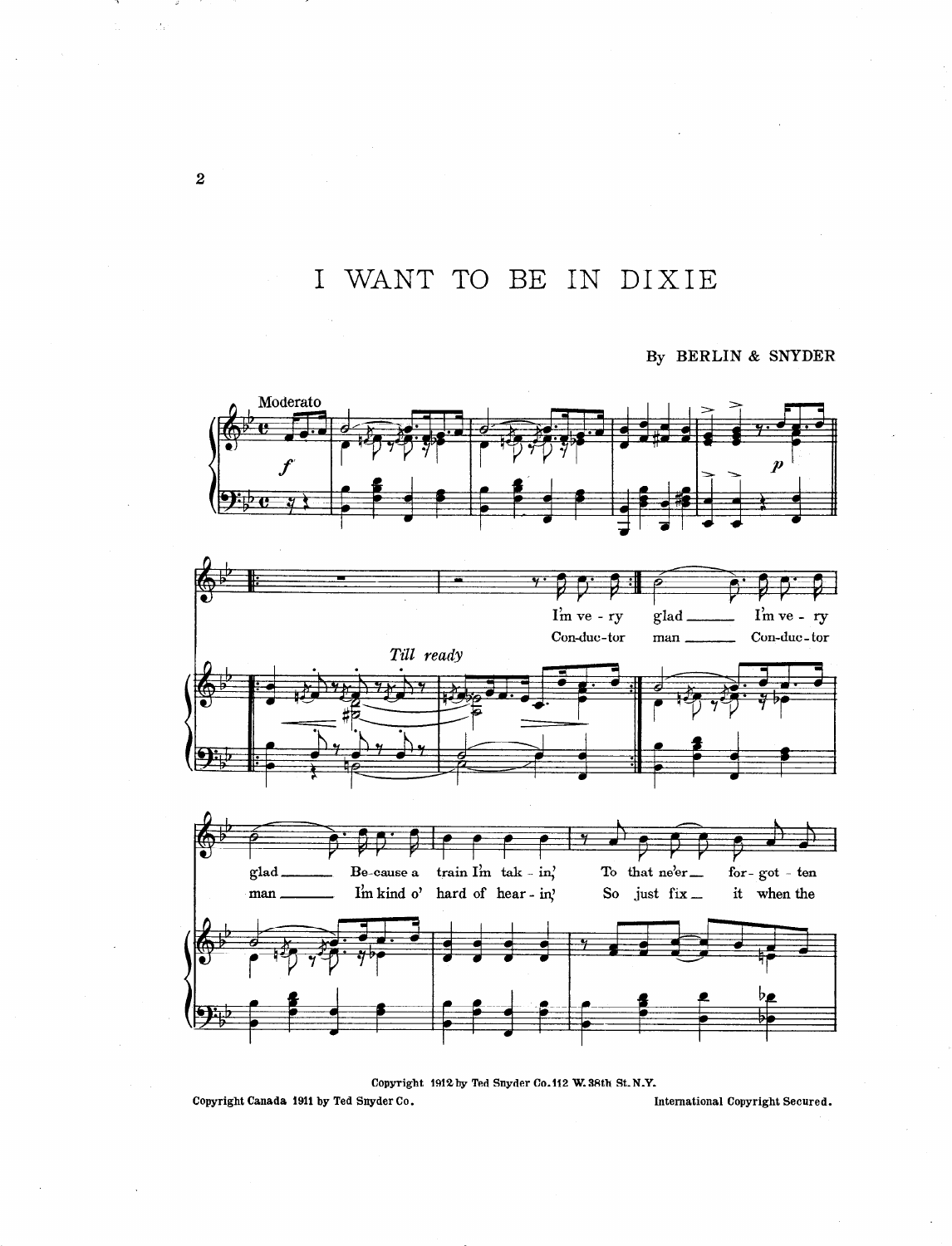

 $\mathcal{L} = \mathcal{L}$ 

 $\sim$ 

 $\left\langle \cdot,\cdot\right\rangle _{A}\left\langle \cdot\right\rangle _{A}\left\langle \cdot\right\rangle _{A}$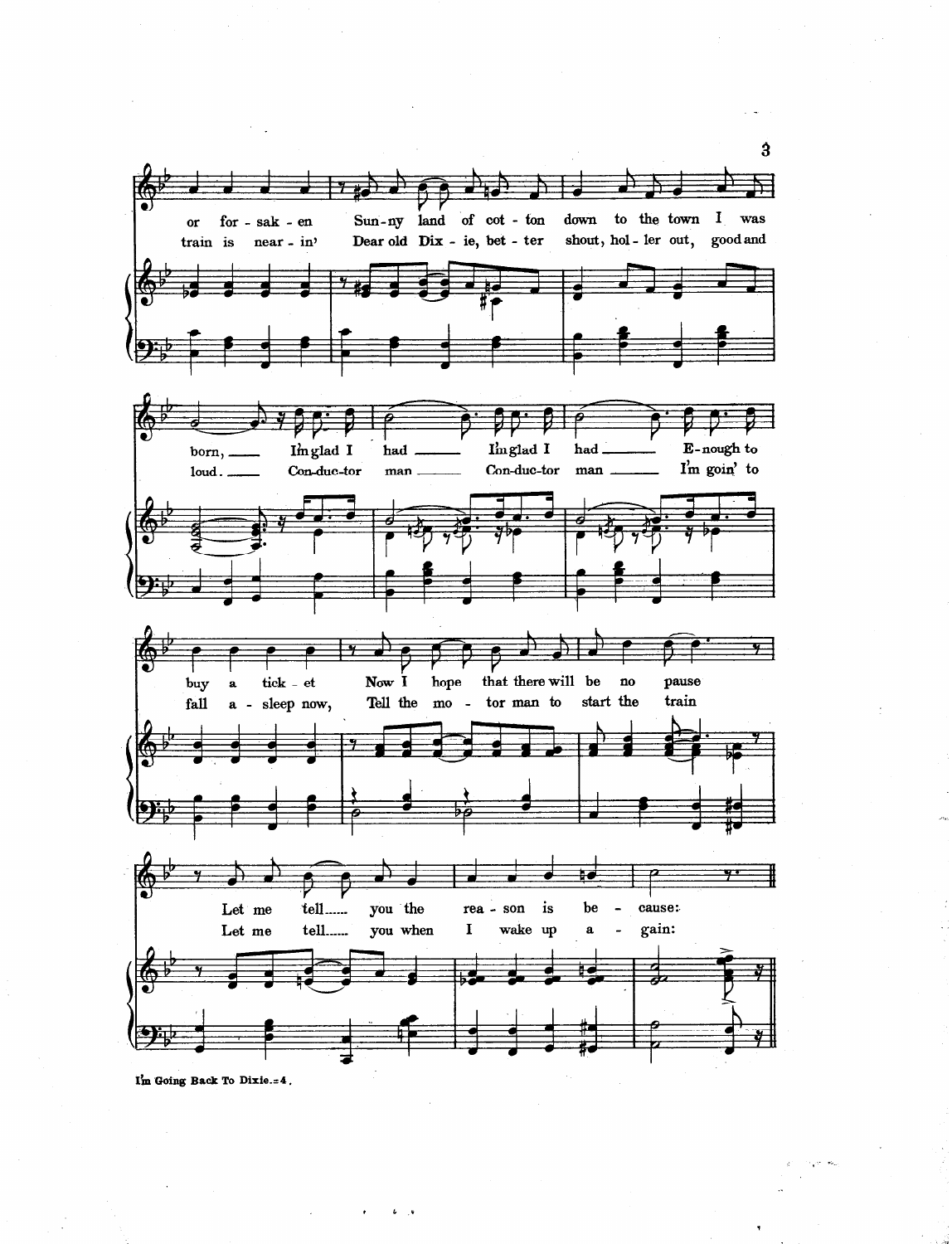

I'm Going Back To Dixie. = 4.

t

.

38